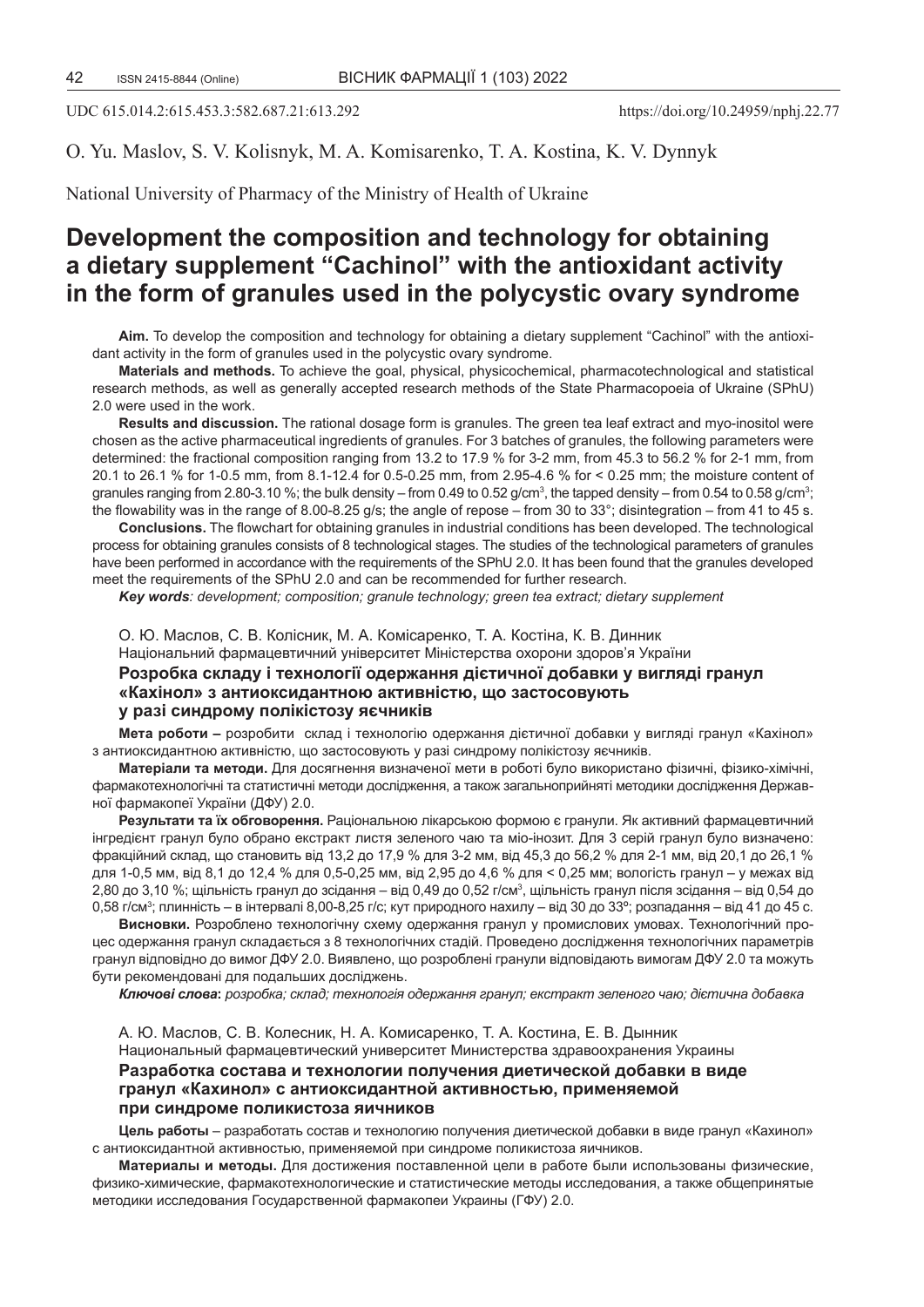**Результаты и их обсуждение.** Рациональной лекарственной формой являются гранулы. В качестве активного фармацевтического ингредиента гранул был выбран экстракт листьев зеленого чая и мио-инозит. Для 3 серий гранул были определены: фракционный состав, который составляет от 13,2 до 17,9 % для 3-2 мм, от 45,3 до 56,2 % для 2-1 мм, от 20,1 до 26,1 % для 1-0,5 мм, от 8,1 до 12,4 % для 0,5-0,25 мм, от 2,95 до 4,6 % для < 0,25 мм; влажность гранул – в пределах от 2,80 до 3,10 %; плотность гранул до усадки – от 0,49 до 0,52 г/см<sup>з</sup>; плотность гранул после усадки – от 0,54 до 0,58 г/см<sup>3</sup>; сыпучесть – в интервале 8,00-8,25 г/с; угол естественного наклона – от 30 до 33º; распадаемость – от 41 до 45 с.

**Выводы.** Разработана технологическая схема получения гранул в промышленных условиях. Технологический процесс получения гранул состоит из 8 технологических стадий. Проведены исследования технологических параметров гранул в соответствии с требованиями ГФУ 2.0. Установлено, что разработанные гранулы соответствуют требованиям ГФУ 2.0 и могут быть рекомендованы для дальнейших исследований.

*Ключевые слова***:** *разработка; состав; технология получения гранул; экстракт зеленого чая; диетическая добавка*

**Introduction.** Nowadays, the polycystic ovary syndro me (PCOS) is one of the most common female endocri ne disorders with various metabolic and endocrine disorders and clinical symptoms. Polycystic ovary disease affects 6-10 % of women of the reproductive age. PCOS is a chronic disease that can lead to complications associated with reproductive failure and pregnancy, as well as long-term risks such as diabetes, cardiovascular disease, poor quality of life and overall mortality. Diagnostic signs of PCOS are hyperandrogenism, a change in the ratio of luteinizing hormone (LH)/follicle-stimulating hormone  $(FSH)$  (2/3 $:1$ ), chronic oligovulation or anovulation, and polycystic ovaries. The treatment of PCOS is aimed at restoring fertility, treating hirsutism or acne, and restoring ovulation [1].

Myo-inositol is a carbohydrate, the molecular formula of inositol is identical to that of glucose although it differs in its molecular structure. Myo-inositol is synthesized by the body directly from glucose-6-phosphate, and therefore, is often excreted as a pseudovitamin, a member of the B group called vitamin  $B_8$ . Myo-inositol plays a fundamental role as a secondary messenger in signaling cascades of protein receptors of gonadoliberin (gonadotropin-releasing hormone), FSH and LH [2].

The results of a comparative study [3, 4] of treating patients with PCOS and anovulation showed that 50 % of patients treated with metformin recovered spontaneous ovulation, 18 % became pregnant. In the group receiving myo-inositol in the dose of 4 g/day, spontaneous ovulation was restored in 65 % of patients, and 30 % of patients became pregnant, an increase in fertility, a decrease in the level of testosterone, triglycerides, insulin, and normalization of blood pressure were also revealed. In the group receiving myo-inositol there were no side effects of the therapy, and it increased adherence to it. In addition, the research results demonstrate a high level of safety of the myo-inositol molecule even when administered up to 12 g/day, causing only minor side effects from the gastrointestinal tract.

Green tea leaf is a rich source of phenolic compounds, which are represented by catechins, flavonols, flavones and phenolic compounds. Due to a wide variety of phenolic compounds, green tea has the antioxidant [5], antiinflammatory [6], antiviral [7], antibacterial [8], antitumor [9], anxiolytic [10] activity. Many studies have shown that green tea catechins have a higher level of the antioxidant activity than other phenolic compounds [11, 12]. *In vivo* studies have shown that catechins contribute to the improvement of ovulation, maturation of follicles, and also prevent the formation of cysts in rats [13]. Shurie et al. [14] studied the effect of catechins on the treatment of dysmenoria in the model of inductive adenomyosis with tamoxifen in rats. As a result of the treatment with epigallocatechin-3-O-gallate in the dose of 5 and 50 mg/kg, a decrease in generalized hyperolysia and a decrease in plasma corticosterone levels were found. In addition, epigalocatechin-3-O-gallate reduced the uterine contractility and suppressed the myometrial infiltration.

To develop a dosage form, we took into account the pharmacological properties of the green tea extract. Based on them, we considered the following dosage forms: powders, granules and tablets. In our opinion, powders are quite inconvenient; in addition, during long-term storage they damp and stratify. At first glance, tablets are the most convenient dosage form for storage and administration. However, as a result of a strong mechanical stress during the pressing process, the disintegration of a tablet decreases, and the bioavailability decreases. Hence, in our opinion, granules are the optimal dosage form. It has, in turn, a number of advantages over a tablet. Above all, the disintegration rate of granules is very high; it increases the bioavailability of the active ingredients. Secondly, granules are convenient in that they allow preparing solutions extemporaneously.

The **aim** of the work was to develop the composition and technology for obtaining a dietary supplement "Cachinol" with the antioxidant activity in the form of granules used in the polycystic ovary syndrome.

**Materials and methods.** Physical, physicochemical, pharmacotechnological and statistical research methods, as well as generally accepted research methods of the State Pharmacopoeia of Ukraine (SPhU) 2.0 were used in the work.

**Results and discussion.** A liquid decaffeinated green tea extract was obtained. The total phenolic compounds, catechins, flavonoids and hydroxycinnamic acids content were quantified. Also, the antioxidant activity of the extract obtained was determined by the potentiometric method [16].

The dose of the green tea extract was calculated according to the daily antioxidant activity developed. Epigallocatechin-3-O-gallate (EGCG) was chosen as a "gold standard" of the antioxidant activity as there are various studies that consider EGCG as one of the most potent antioxidants among phenolic compounds [17]. According to the section "Dietary supplements" of the SPhU 2.3 [18],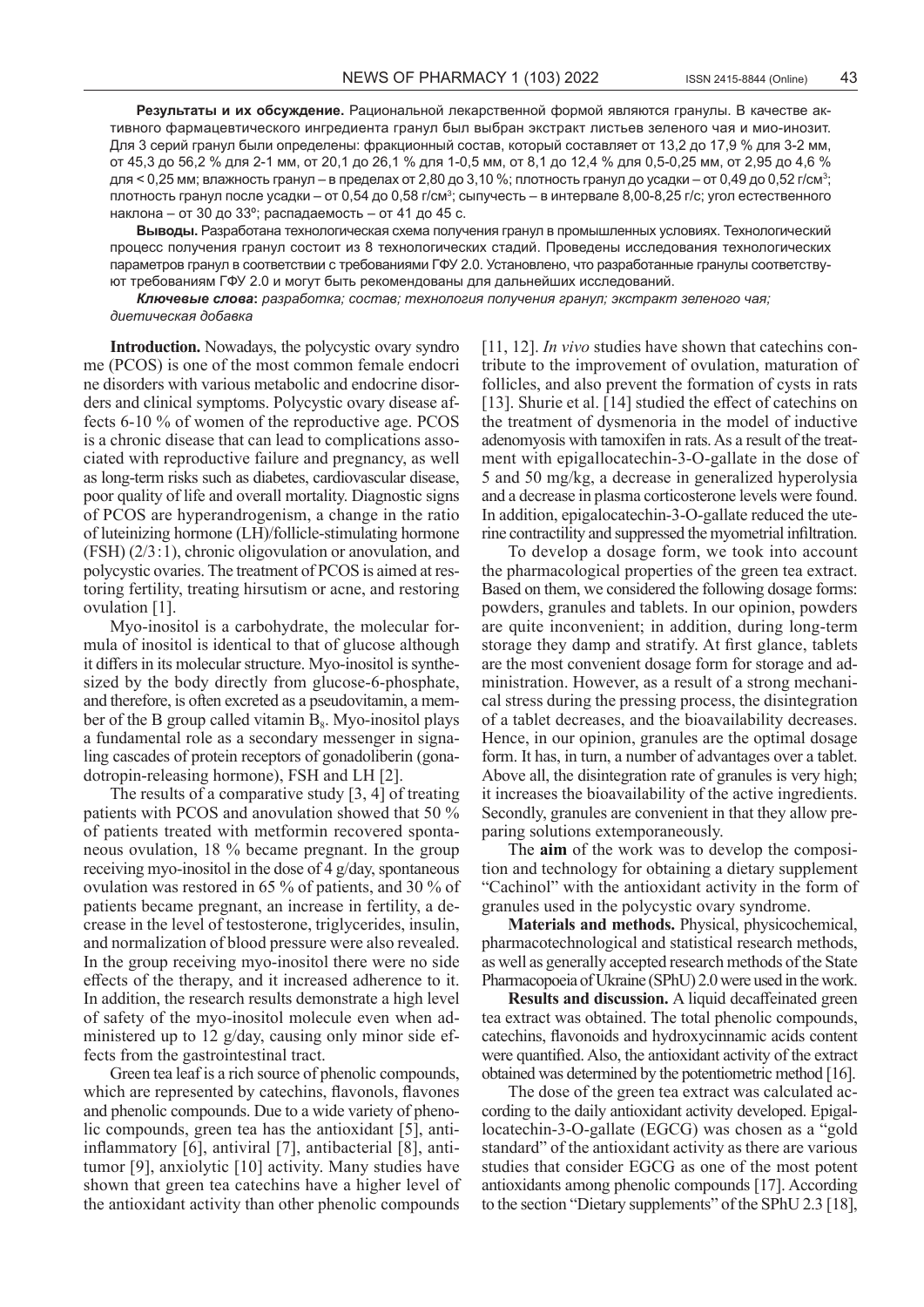the minimum content of each vitamin and/or mineral substance (nutrients) in the recommended daily amount of dietary supplements should be at least 15 % of the recommended daily intake. This rule was applied in formulating requirements for daily intake of drugs with the antioxidant activity. According to the "Regulation (EU) 2017/2470 of the European Parliament and of the Council of 20 November 2017 establishing the Union list of novel foods in accordance with Regulation (EU) 2015/2283 of the European Parliament and of the Council on novel foods" [19], the maximum recommended daily dose of EGCG is 300 mg, its antioxidant activity is 562 mmol-eq./g [20].

Thus, the maximum recommended dose of a drug with the antioxidant activity is 562 mmol-eq./g as minimum recommended dose is 84.30 mmol-eq./g.

In our study [21] it has been found that the antioxidant activity of one sachet (with the mass of 5.0 g) of "Cachinol" with the composition given below is equal to 268 mmol-eq./g. As the dietary supplement is applied twice a day, the daily intake of the drug with the antioxidant activity is 536 mmol-eq./g.

Myo-inositol was chosen as a filler for a number of reasons. Firstly, compared to other excipients, such as glucose, lactose, saccharose, myo-inositol increases the insulin



Fig. The flowchart for obtaining granules with a liquid green tea extract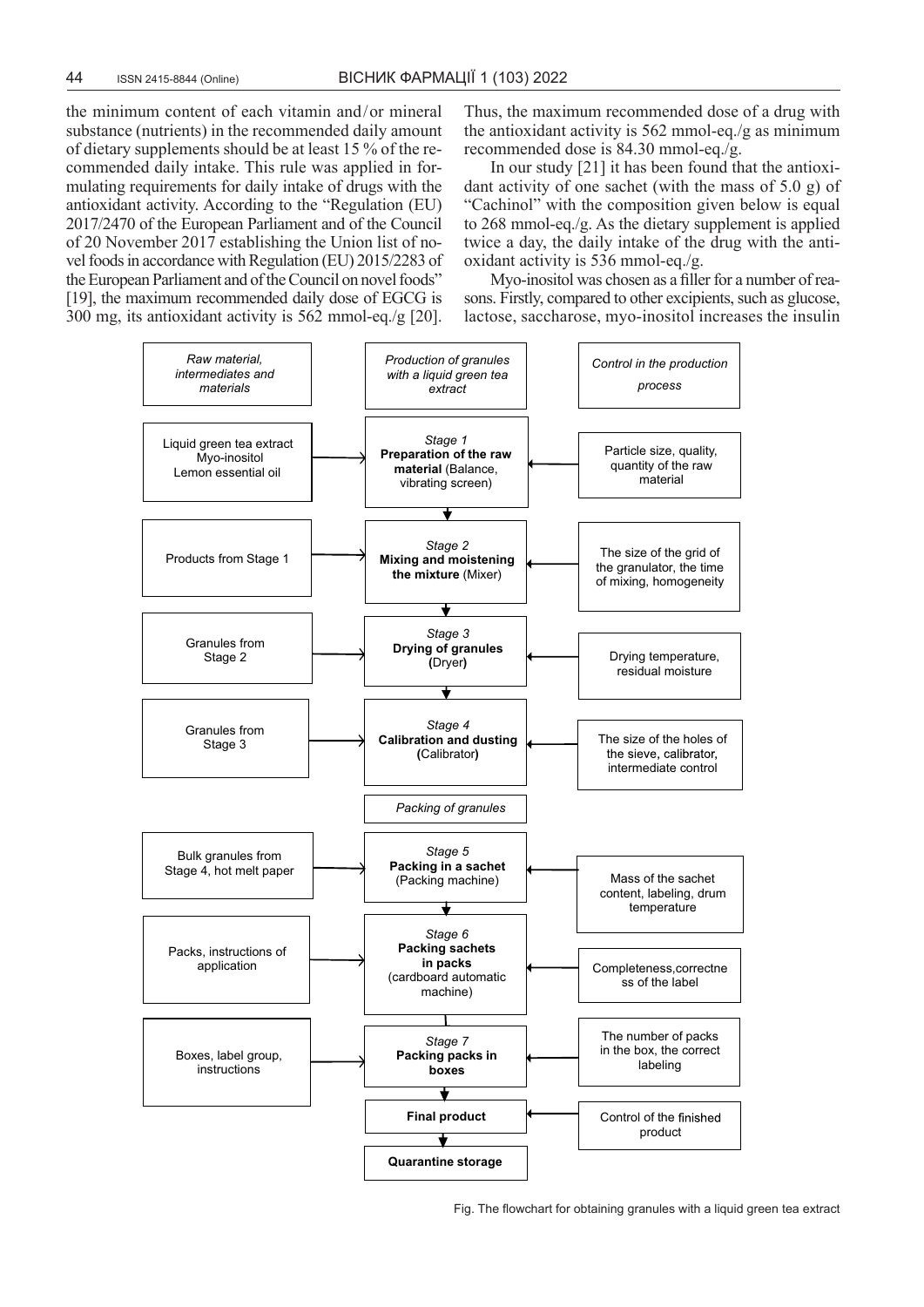| ۰.<br>۰.<br>v. |
|----------------|
|----------------|

|                          | Fractional content, %  |                                          |                       |                              |                             |                   |                                                                                                    | sity                                                | S<br>$\sum$    |                                                        | $\sim$        |
|--------------------------|------------------------|------------------------------------------|-----------------------|------------------------------|-----------------------------|-------------------|----------------------------------------------------------------------------------------------------|-----------------------------------------------------|----------------|--------------------------------------------------------|---------------|
| N <sup>2</sup><br>series | mm<br>$\sim$<br>$\sim$ | mm<br>$\overline{\phantom{0}}$<br>$\sim$ | $\sqrt{2}$<br>$\circ$ | LO<br>$\sim$<br>5<br>$\circ$ | S<br>Ņ<br>$\circ$<br>$\vee$ | ℅<br>டு<br>Moistu | ity.<br>S<br>$\sim$<br>$\overline{\phantom{0}}$<br>ξ<br>┶<br>$\mathbf \omega$<br>ರ<br>Ō<br>⊻<br>Bu | ā<br>$\sim$<br>ᅙ<br>ᅙ<br>তা<br>Φ<br>$\Omega$<br>Tap | ability,<br>ш. | $\circ$<br>Φ<br>Φ<br>$\sim$<br>ğ<br>$\sigma$<br>⋖<br>৳ | Disintegratio |
| 11                       | 21.5                   | 48.7                                     | 14.1                  | 11.1                         | 4.6                         | 2.80              | 0.49                                                                                               | 0.54                                                | 8.10           | 31                                                     | 42            |
| 22                       | 17.9                   | 44.3                                     | 23.2                  | 12.4                         | 3.5                         | 3.10              | 0.51                                                                                               | 0.56                                                | 8.00           | 30                                                     | 45            |
| 33                       | 23.2                   | 44.2                                     | 20.1                  | 8.1                          | 4.4                         | 2.95              | 0.52                                                                                               | 0.58                                                | 8.25           | 33                                                     | 41            |

The technological parameters of granules with the green tea leaf extract

sensitivity and the subsequent increase in the absorption of intracellular glucose. Thus, myo-inositol can be used by patients with type I and II diabetes mellitus. Secondly, myo-inositol does not have a laxative effect like sorbitol. Thirdly, myo-inositol is indifferent to the extract, there are no side effects.

The lemon essential oil was added to the composition of granules in order to improve a taste of the dietary supplement "Cachinol".

Thus, the following composition of the components of granules (%) based on the green tea leaf extract was proposed:

| a liquid green tea extract | 10.0            |  |  |  |  |
|----------------------------|-----------------|--|--|--|--|
| lemon essential oil        | 0.050           |  |  |  |  |
| myo-inositol               | up to $100.0$ . |  |  |  |  |

The technology for obtaining "Cachinol" granules consists of the following stages: preparation of the raw material, mixing and wet granulation, drying of granules, calibration and dusting, packing granules in sachets, packing sachets flowchart for obtaining granules is given in Fig., which shows the critical parameters and critical stages, indicators that are controlled in the production process.

The technology for obtaining "Cachinol" granules is as follows: the calculated amount of myo-inositol (90.0 g) is weighed out, a liquid green tea leaf extract (10.0 g), 10 drops of lemon essential oil are added in small portions until a homogeneous wet mass is obtained, it should not stick to the fingers, and is crumpled into a "snow" lump (a sufficiently moist mass). The moistened mass is transferred to a perforated plate (called a granulator) with a hole diameter of 3 mm and wiped. The granulate is dried at t =  $50 \pm 5$  °C in a thermostat for 1 hour. The dried granulate is rubbed again through a sieve with a hole diameter of 3 mm, sifted from dust through a sieve with a hole diameter of 1 mm. The residual moisture of granules is equal to 3.10 %.

The following technological parameters of granules with a liquid green tea leaf extract were determined: the fractional composition, moisture, bulk density, flowability, angle of repose, disintegration. The results are shown in Table.

The batches of granules obtained are grains of irregular shape, brown in color, with a lemon taste. It was found that the fractional composition was from 13.2 to 17.9 % for 3-2 mm, from 45.3 to 56.2 % for 2-1 mm, from 20.1 to 26.1 % for 1-0.5 mm, from 8.1-12.4 for 0.5-0.25 mm, from 2.95-4.6 % for < 0.25 mm. The moisture content of granules was determined in the range from 2.80-3.10%; the bulk density was from 0.49 to 0.52  $g/cm^3$ , the tapped density was from 0.54 to 0.58  $g/cm^3$ ; the flowability was in the range of 8.00-8.25 g/s; the angle of repose was from 30 to 33º; disintegration was from 41 to 45 s.

According to the research results, the granules developed meet the requirements of the SPhU 2.0 and can be recommended for further research with the aim of introducing them into production.

**Conclusions and prospects for further research.**  Based on the theoretical and experimental studies, the composition and technology for obtaining a dietary supplement "Cachinol" with the antioxidant activity in the form of granules used in the polycystic ovarian syndrome have been developed. The main active pharmaceutical ingredient is the green tea leaf extract and myo-inositol. The flowchart for obtaining granules in industrial conditions has been developed. The technological process for obtaining granules consists of 8 technological stages.

The studies of the technological parameters of granules have been performed in accordance with the requirements of the SPhU 2.0. It has been found that the granules developed meet the requirements of the SPhU 2.0 and can be recommended for further research.

**Conflict of interests:** authors have no conflict of interests to declare.

## **REFERENCES**

- 1. Калугина Л. В., Юско Т. И. Мио-инозитол: терапевтические возможности и прегравидарная подготовка при синдроме поликистозных яичников. *Репродуктивная эндокринология*. 2018. № 4 (42). C. 31–32.
- 2. Перспективы использования мио-инозитола в предгравидарной подготовке женщин с поликистозом яичников и инсулинорезистентностью / О. А. Громова и др. *Гинекология*. 2014. Т. 16, № 1. C. 58–65. URL: https://gynecology.orscience.ru/2079-5831/ article/view/28298.
- 3. Громова О. А., Торшин И. Ю., Тетруашвили Н. К. Роли мио-инозитола в поддержании репродуктивного здоровья женщины. Повышение эффективности технологий экстракорпорального оплодотворения. *РМЖ. Мать и дитя*. 2018. Т. 1, № 1. C. 88–95. DOI: https://doi.org/10.32364/2618-8430-2018-1-1-88-95.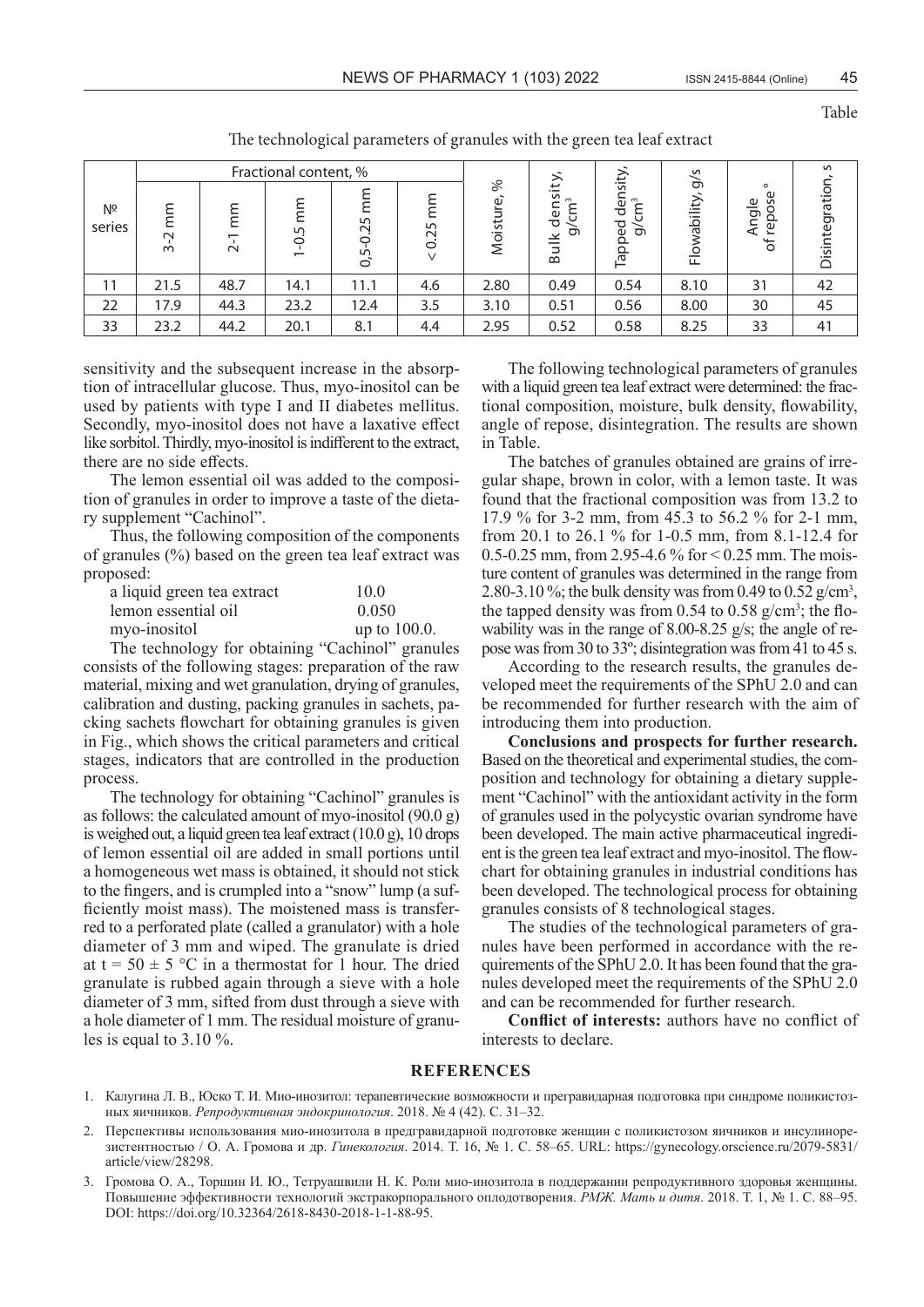- 4. Ильина И. Ю. Особенности лечения пациенток с синдромом поликистозных яичников и метаболическим синдромом. *РМЖ. Мать и дитя*. 2020. Т. 3, № 4. C. 254–259. DOI: https://doi.org/10.32364/2618-8430-2020-3-4-254-259.
- 5. Study and evaluation antioxidant activity of dietary supplements with green tea extract / O. Y. Maslov et al. *Current issues in pharmacy and medicine: science and practice*. 2021. Vol. 14, № 2. P. 215–219. DOI: https://doi.org/10.14739/2409-2932.2021.2.233306.
- 6. Anti-inflammatory activity of green versus black tea aqueous extract in a rat model of human rheumatoid arthritis / G. Ramadan et al. *International Journal of Rheumatic Diseases*. 2015. Vol. 20, № 2. P. 203–213. DOI: https://doi.org/10.1111/1756-185x.12666.
- 7. Antiviral activity of green tea and black tea polyphenols in prophylaxis and treatment of COVID-19: A review / S. Mhatre et al. *Phytomedicine*. 2021. Vol. 85. P. 153286. DOI: https://doi.org/10.1016/j.phymed.2020.153286.
- 8. Noormandi A., Dabaghzadeh F. Effects of green tea on Escherichia coli as a uropathogen. *Journal of Traditional and Complementary Medicine*. 2015. Vol. 5, Iss. 1. P. 15–20. DOI: https://doi.org/10.1016/j.jtcme.2014.10.005.
- 9. Musial C., Kuban-Jankowska A., Gorska-Ponikowska M. Beneficial Properties of Green Tea Catechins. *International Journal of Molecular Sciences*. 2020. Vol. 21, Iss. 5. P. 1744. DOI: https://doi.org/10.3390/ijms21051744.
- 10. Khan N., Mukhtar H. Tea and health: studies in humans. *Current Pharmaceutical Design*. 2013. Vol. 19, Iss. 34. P. 6141–6147. DOI: https://doi.org/10.2174/1381612811319340008.
- 11. ORAC and DPPH assay comparison to assess antioxidant capacity of tea infusions: Relationship between total polyphenol and individual catechin content / M. K. Roy et al. *International Journal of Food Sciences and Nutrition*. 2010. Vol. 61, Iss. 2. P. 109–124. DOI: https://doi.org/10.3109/09637480903292601.
- 12. Development and validation potentiometric method for determination of antiox-idant activity of epigallocatechin-3-O-gallate / O. Y. Maslov et al. *PharmacologyOnline*. 2021. № 2. P. 35–42.
- 13. Beneficial Effects of Green Tea Catechins on Female Reproductive Disorders: A Review / D. A. Kamal et al. *Molecules*. 2021. Vol. 26, Iss. 9. P. 2675. DOI: https://doi.org/10.3390/molecules26092675.
- 14. Epigallocatechin-3-Gallate Reduces Myometrial Infiltration, Uterine Hyperactivity, and Stress Levels and Alleviates Generalized Hyperalgesia in Mice Induced With Adenomyosis / Y. Chen et al. *Reproductive Sciences*. 2013. Vol. 20, Iss. 12. P. 1478–1491. DOI: https:// doi.org/10.1177/1933719113488455.
- 15. Державна фармакопея України : в 3 т. / ДП «Український науковий фармакопейний центр якості лікарських засобів». 2-е вид. Харків : ДП «Український науковий фармакопейний центр якості лікарських засобів». 2014. Т. 2. 724 с.
- 16. Маслов О. Ю., Комісаренко М. А., Упир Т. В. Визначення антиоксидантної активності спиртового екстракту листя зеленого чаю. *Актуальні питання експериментальної та клінічної біохімії* : матеріали наук.-практ. online-конф. з міжнар. участю, м. Харків, 1 жовт. 2021 р. Харків : НФаУ, 2021. С. 267–268.
- 17. Determination of catechins in green tea leaves by HPLC compared to spectrophotometry / O. Yu. Maslov et al. *Journal of Organic and Pharmaceutical Chemistry*. 2021. Vol. 19, Iss. 3 (75). P. 28–33. DOI: https://doi.org/10.24959/ophcj.21.238177.
- 18. Державна фармакопея України : в 3 т. / ДП «Український науковий фармакопейний центр якості лікарських засобів». 2-е вид. Харків : ДП «Український науковий фармакопейний центр якості лікарських засобів», 2014. Т. 3. 732 с.
- 19. Regulation (EU) 2017/2470 of the European Parliament and of the Council of 20 November 2017 establishing the Union list of novel foods in accordance with Regulation (EU) 2015/2283 of the European Parliament and of the Council on novel foods. *Official Journal of the European Union.* 2017. Vol. 351. P. 72–121.
- 20. The study of the effect of ethyl alcohol concentrations on the antioxidant activity of ascorbic acid solutions / O. Yu. Maslov et al. *Journal of Organic and Pharmaceutical Chemistry*. 2021. Vol. 19, № 2 (74). Р. 44–47. DOI: https://doi.org/10.24959/ophcj.21.231947.
- 21. Маслов О. Ю., Комісаренко М. А. Дослідження антиоксидантної активності дієтичної добавки «Кахінол» з екстрактом листя зеленого чаю. *Запорізький фармацевтичний форум – 2021* : матеріали Всеукр. наук.-практ. конф. з міжнар. участю, м. Запоріжжя, 25 – 26 листоп. 2021 р. Запоріжжя : ЗДМУ, 2021. С. 286.

## **REFERENCES**

- 1. Kaluhina, L. V., Yusko, T. I. (2018). *Reproduktivnaia endokrinolohiia*, *4,* 31-32.
- 2. Hromova, O. A., Honcharova, E. A., Torshin, I. Y., Limanova, O. A., Kerimkulova, N. V. (2014). G*inekology*, *16 (1),* 58-65.
- 3. Hromova, O. A., Torshin, I. Y., Kalachova, A. H., Tetruashvili, N. K. (2018). *RMZh. Mat` i ditia*, *1 (1),* 1-8. doi: https://doi.org/ 10.32364/2618-8430-2018-1-1-88-95.
- 4. Il`ina, I. Y. (2020). *RMZh. Mat` i ditia*, *3 (4),* 254-259. doi: https://doi.org/10.32364/2618-8430-2020-3-4-254-259.
- 5. Maslov, O. Y., Kolisnyk, S. V., Komisarenko, M. A., Altukhov, O. O., Dynnyk, K. V., Stepanenko, V. I. (2021). Study and evaluation antioxidant activity of dietary supplements with green tea extract. *Current issues in pharmacy and medicine: science and practice*, *14 (2 (36)),* 215-219. doi: https://doi.org/10.14739/2409-2932.2021.2.233306.
- 6. Ramadan, G., El-Beih, N. M., Talaat, R. M., Abd El-Ghffar, E. A. (2015). Anti-inflammatory activity of green versus black tea aqueous extract in a rat model of human rheumatoid arthritis. *International Journal of Rheumatic Diseases*, *20 (2),* 203-213. doi: https://doi. org/10.1111/1756-185x.12666.
- 7. Mhatre, S., Srivastava, T., Naik, S., Patravale, V. (2021). Antiviral activity of green tea and black tea polyphenols in prophylaxis and treatment of COVID-19: A review. *Phytomedicine*, *85,* 153286. doi: https://doi.org/10.1016/j.phymed.2020.153286.
- 8. Noormandi, A., Dabaghzadeh, F. (2015). Effects of green tea on Escherichia coli as a uropathogen. *Journal of Traditional and Complementary Medicine*, *5 (1),* 15-20. doi: https://doi.org/10.1016/j.jtcme.2014.10.005.
- 9. Musial, C., Kuban-Jankowska, A., Gorska-Ponikowska, M. (2020). Beneficial Properties of Green Tea Catechins. *International Journal of Molecular Sciences*, *21 (5),* 1744. doi: https://doi.org/10.3390/ijms21051744.
- 10. Khan, N., Mukhtar, H. (2013). Tea and health: studies in humans. *Current pharmaceutical design*, *19 (34),* 6141-6147. doi: https://doi. org/10.2174/1381612811319340008.
- 11. Roy, M. K., Koide, M., Rao, T. P., Okubo, T., Ogasawara, Y., Juneja, L. R. (2010). ORAC and DPPH assay comparison to assess antioxidant capacity of tea infusions: Relationship between total polyphenol and individual catechin content. *International Journal of Food Sciences and Nutrition*, *61 (2),* 109-124. doi: https://doi.org/10.3109/09637480903292601.